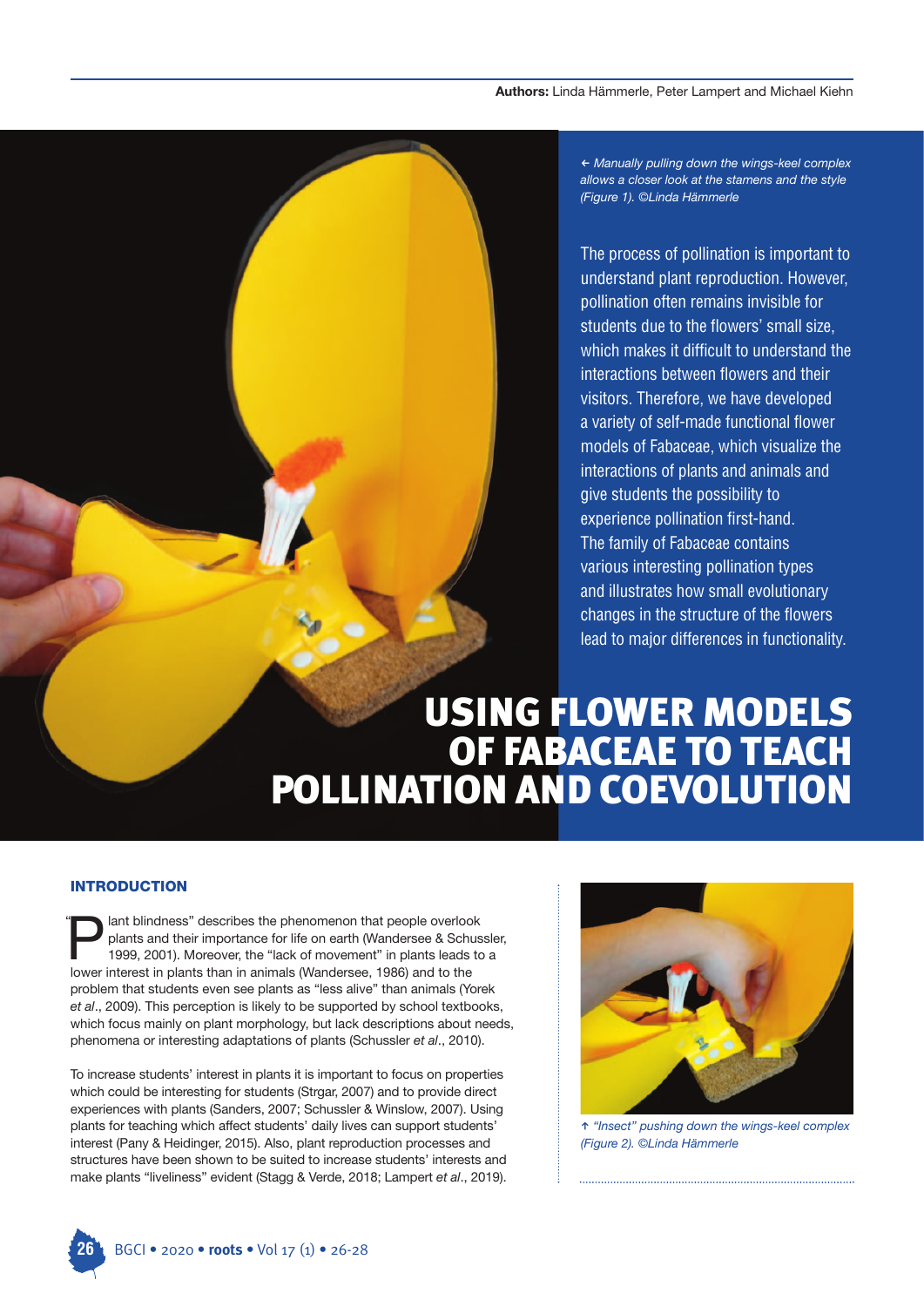Taking these considerations into account, the plant family Fabaceae offers several advantages for teaching. It contains many species connected to students' daily lives (e.g. Soy bean *Glycine max* or Pea *Pisum sativum*). Consequently, students are familiar with the fruits and seeds typical for the family. The seeds are easily obtainable and plants can be grown in a classroom in a few weeks. The unique shape of the flowers not only allows an easy identification of members of this family, but also builds the basic structure for a broad spectrum of functional adaptations and pollination mechanisms. These pollination mechanisms can surprise students and create curiosity, since they counteract the perception of plants that do not move. In the following section, we present a teaching approach focusing on these mechanisms.

# **USING FLOWER MODELS OF FABACEAE FLOWERS FOR LEARNING**

For the following learning session, knowledge about basic flower structures as well as basal knowledge about pollination ecology is recommended. Thus, the session needs to start with a repetition of the basic terms and processes regarding pollination.

#### **General idea of the lesson & design of the flower models**

The lessons' centrepieces are self-made flower models of various Fabaceae, which were developed in a scientific project at the Botanical Garden of the University of Vienna. The models are based on other selfmade functional flower models used to illustrate pollination in tube shaped flowers and *Salvia* (Lampert, Rose, Kiehn, 2015). In the present setting, students interact with flower models of Fabaceae and experience the four main pollination mechanisms within this family: valvular, brush, piston, and explosive mechanisms.

Valvular and brush mechanism are represented by functional models and students can interact with these models and "experience" pollination directly. Piston and explosive mechanism are illustrated by structural models and students can interact with corresponding simplified functional models. All materials used for the models are easily obtainable and building the models is simple. We suggest working with these models in stations, in which students interact with the flower-models.

#### **Working with the flower-models – working in stations**

The models for the valvular mechanism and the brush mechanism are prepared in two simple steps: 1) Place "nectar" (= a piece of candy) at the base of the corolla; 2) Put "pollen" (= curcuma powder) on the "stamens" (= cotton buds) or the "pollen brush" (= a chenille wire). To examine the flower, a student's hand acts as the "insect". When the "insect" (= student's hand) tries to reach the "nectar" (the candy), it triggers the mechanism and presses down the wings-keel complex, revealing the formerly hidden stamens and the style (Figure 1 & 2). In the valvular mechanism model, the "insect" touches the "stamens" whereas in the brush type models, the "insect" touches the "pollen brush". In both mechanisms, the "pollen" (curcuma powder) is placed onto the underside of the "pollinator" (the hand).

The structural flower models of the piston and the explosive mechanism showcase the stamens' position inside the closed keel, as one side of the keel and one wing have been removed (Figure 3 & 4). In addition, the piston or "pump" mechanism can be illustrated with a large syringe serving as a simplified functional model: The keel is symbolized by the barrel, the filaments by the plunger. The pollen is depicted by a mixture of curcuma powder, flour and water, which needs to be prepared in advance. By pressing the plunger, the "stamens" press out the "pollen" through a hole in the "keel"-tip (the syringe's hub) (Figure 5).



W *Structural model of the explosive mechanism (Figure 3). ©Linda Hämmerle*



W *Structural model of the piston mechanism (Figure 4). ©Linda Hämmerle*

# **REFERENCES**

- → Lampert, P., Rose, M., & Kiehn, M. 2015. Building models to build up understanding, in Z. Irwin, C. Hobson, R. P. Selvam, & L. Derewnicka (Eds), Proceedings of the BGCI 9th International Congress on Education in Botanic Gardens (pp. 118–138). London, UK: Botanic Gardens Conservation International.
- → Lampert, P., Scheuch, M., Pany, P., Müllner, B., & Kiehn, M. 2019. Understanding students' conceptions of plant reproduction to better teach plant biology in schools. Plants, People, Planet, 1 (3), 248-260.
- → Pany, P., & Heidinger, C. 2015. Uncovering patterns of interest in useful plants – Frequency analysis of individual students' interest types as a tool for planning botany teaching units. Multidisciplinary Journal for Education, Social and Technological Sciences, 2 (1), 15–39.